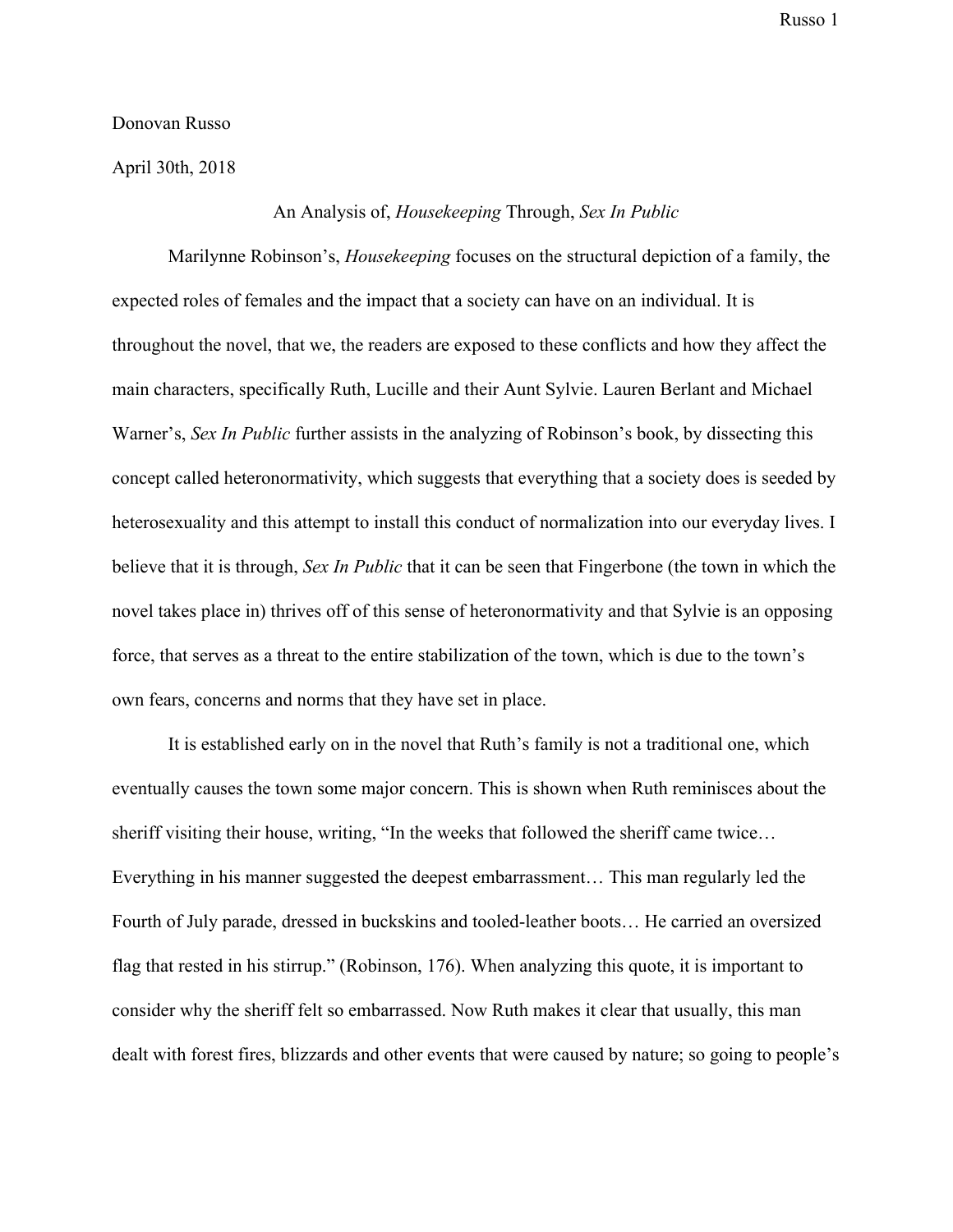houses to check on them was not something that the sheriff did regularly, which is why he felt so uncomfortable. Also, by checking up on Ruth's family, there is an implication that they need to surveilled, which implies that their quality of life is in question. Now admitting this to Ruth's family would be an extremely difficult thing to do, because that would then exploit this perceived notion of superiority, that although the town feels entitled to, does not want to admit. This seems to be a common pattern that runs throughout the novel, almost as if being too aggressive with interrupting in people's lives is an un-american thing to do. This of course forces readers to reflect on why Ruth would describe the sheriff's patriotism, which is due to him representing what Fingerbone considers to be the perfect American. So because of the sheriff's embarrassment, patriotism and representation of the town in this encounter, the people of the Fingerbone begin to reveal their need to exemplify perfection, living their reserved, quiet lives, that are regulated by the expectations and rules that they have so preciously inaugurated.

These ideas are only continued and further proven when members of the town play off of this false sense of politeness, by visiting Ruth's house. Ruth discusses these visits, writing,

"So long as the ladies were seated in that room, or in that house, I knew that their attention would never wander, the subject would never change… In their conversations with Sylvie, there were many silences... one would say, "I'll send my husband over to fix those broken windows," and another would say, "My little Milton'll split some kindling for you. He needs the exercise." Then there would be a silence." (181).

When Ruth establishes this idea of there being a subject that will never change, she means herself and her family. Her use of the word, "subject" serves as an implication that these women feel a need to fix this family, as if they have the authority to determine that the family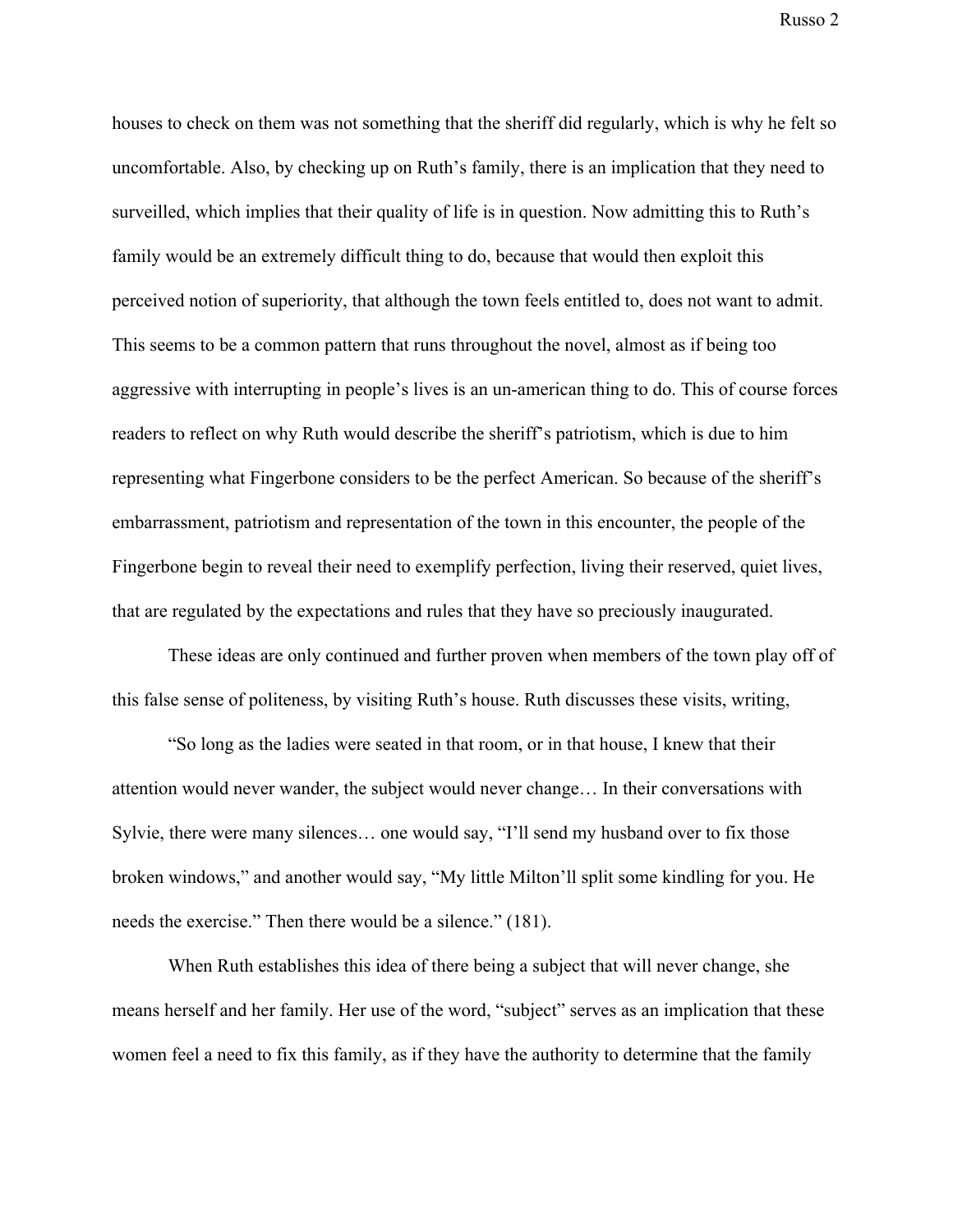needs to be improved. It is also interesting to note these women offering their husbands and sons help, which are only passive aggressive ways of suggesting that Sylvie is not capable of taking care of the house by herself, and that she is missing this male presence that could only make her life better; just notice the mere fact that sheriff (who is a man) is who they first send to check on them in the first place. The silence at the end of this quote also further proves these women's agendas and that these encounters are not meant to be friendly, despite that being the surfaced perception. This is them simply flexing the power that they believe they possess to Sylvie and it is them subconsciously pushing off the heterosexual norms that they abide so passionately by.

In Berlant and Warner's essay, they discuss this idea of heterosexual culture and how it conflicts with society, which ultimately makes it easier to understand the thinking process in the town of Fingerbone. They write,

"The conflicts between these strands (of heterosexual culture) are seldom more than dimly perceived in practice, where the givenness of male-female relations is part of the ordinary rightness of the world… Such conflicts have also gone unrecognized in theory, partly because of the metacultural work of the very category of heterosexuality… partly because the sciences of social knowledge are themselves so deeply anchored in the process of normalization…" (Berlant and Warner, 2604).

When Berlant and Warner bring up this idea surrounding the male-female relationship, it further proves why the wives would come and visit Sylvie. As mentioned previously, these women feel a sense of concern over Sylvie, which is due to the fact that they are in, "normalized" heterosexual relationships. So when they come over with their gifts and suggestions, it is simply them trying to install a little bit of themselves into Sylvie and her nieces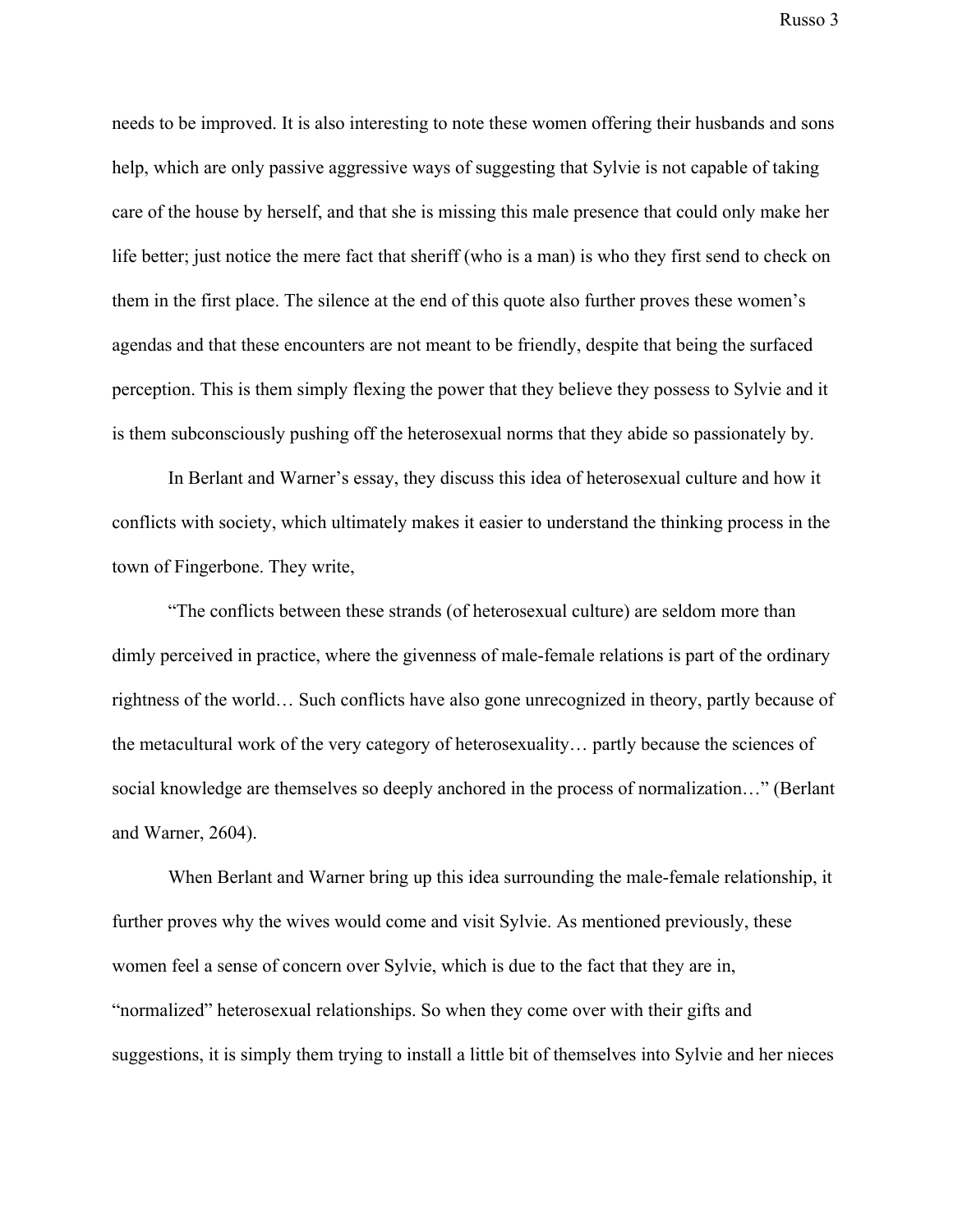lives; to define it as Berlant and Warner would, it is, "the anchoring of normalization" for these women. Having said this, it is interesting to question this anchoring, because it leads to questioning the relationship between danger and actual harm. Although Sylvie leaves her nieces alone in the woods and has Ruth jumping trains, never once in the book, does she physically harm Lucille or Ruth, nor do they actually ever get hurt; she simply has them living lives that are different than the rest of Fingerbone. So because Sylvie's decision making goes against Fingerbone as a whole, these, "concerned" women of the town have socially constructed Lucille and Ruth into being in danger, which ultimately means that the family needs to find its anchor, which is why these women come to visit them in the first place.

This anchoring that Berlant and Warner speak of also finds itself in the gender roles that Fingerbone believes must stay permanent. Now one major expectation for a woman in this novel is being able to keep a tighty house, which stands as a symbolic measure to how womanly a female is, which is perhaps why Robinson titled the novel, *Housekeeping*. Ruth discusses Sylvie's unorthodox housekeeping, writing, "... once she washed half the kitchen ceiling and a door. Sylvie believed in stern solvents, and most of all in air. It was for the sake of air that she opened the doors and windows, though it was probably through forgetfulness that she left them open." (85). When it comes to keeping a tighty house for Sylvie, housekeeping is a concept, rather than an actuality. She cleans what she wants to and only when she feels like doing it, and that includes forgetting what she starts sometimes. Because of this, the lines between traditionalism (cleaning the house the Fingerbone way), and individualism (cleaning it her way) are blurred, which is ultimately a reason to why there is so much concern caused over Sylvie. To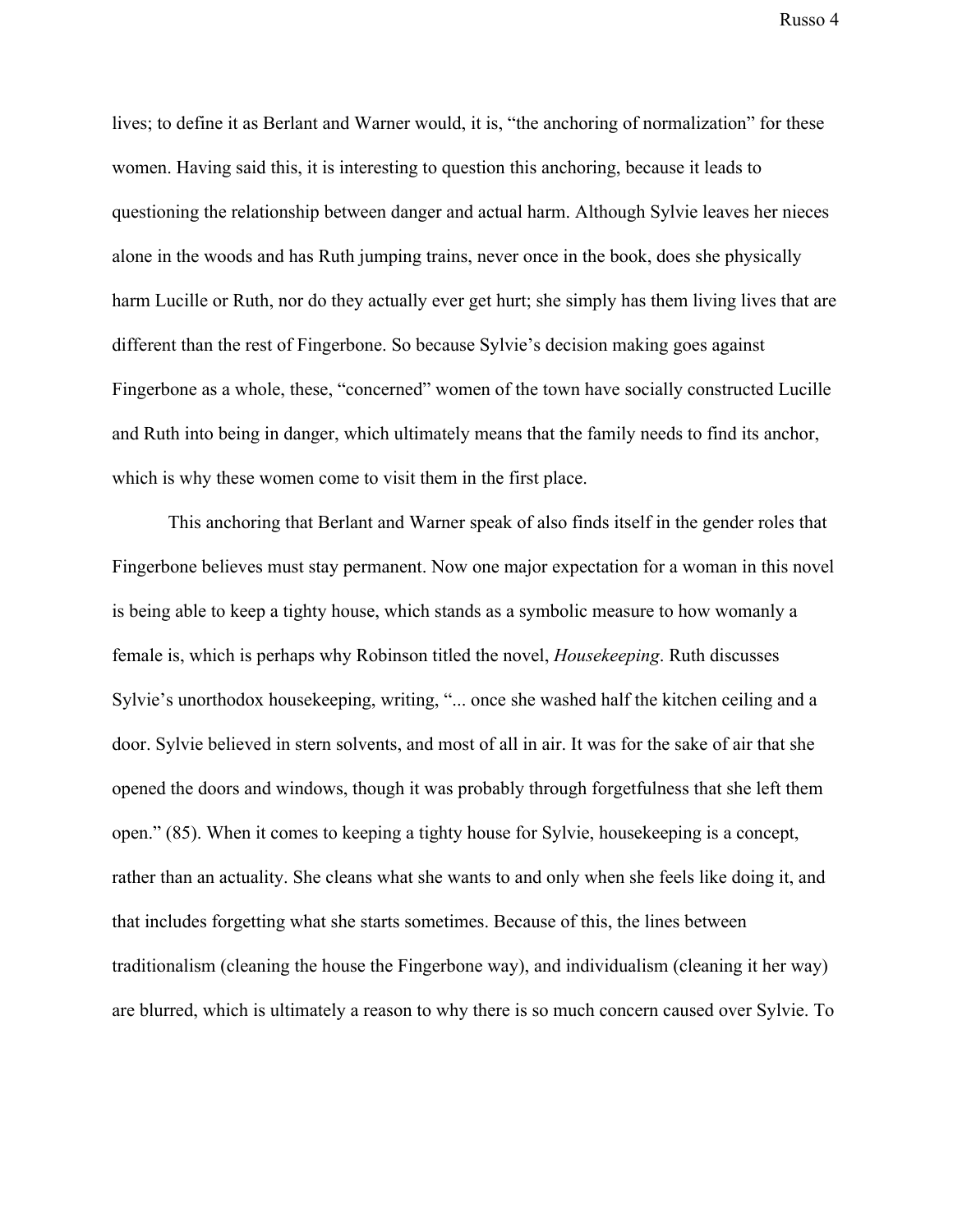put it in more simple terms: the members of Fingerbone are not comfortable at all with this ideology that individualism represents.

This favoring of traditionalism can be further explored through Lucille's arc in the novel, especially when she moves out. Ruth discusses her sister's departure, writing, "Lucille, as we learned the next morning, had walked… to the home of Miss Royce, the Home Economics teacher… Miss Royce gave her the spare room. In effect, she adopted her, and I had no sister after that night." (139-140). The reason that it is so interesting that Lucille moved out is because she turned to a woman that teaches schoolgirls how to be womanly, which brings Fingerbone's expectations for women around full circle. You see, a woman is taught young in this book that they are destined to be a wife and when that path begins to shift (like Lucille felt it was for herself), they depart because it is not the life that they have been prepped for, which is why this conflict is brought around full circle, furthering proving those who depend on this sense of, "normalcy" because it is all that they know. Ruth somewhat acknowledges this concept when she claims that she no longer had a sister after that night, which establishes this implication that Lucille chose the traditionalist, Fingerbone life over her own blood. Having said this, it is important to make clear that it would be unfair to infer that Lucille considers traditionalism more important or more lovable than her own sister.

Lucille's decision can be further understood through Berlant and Warner's paper, specifically when they discuss the pressure surrounding heteronormativity. They write,

 "... this privatized sexual culture bestows on its sexual practices a tacit sense of rightness and normalcy. This sense of rightness- embedded in things and not just in sex is what we call heteronormativity. Heteronormativity is more than ideology, or prejudice, or phobia against gays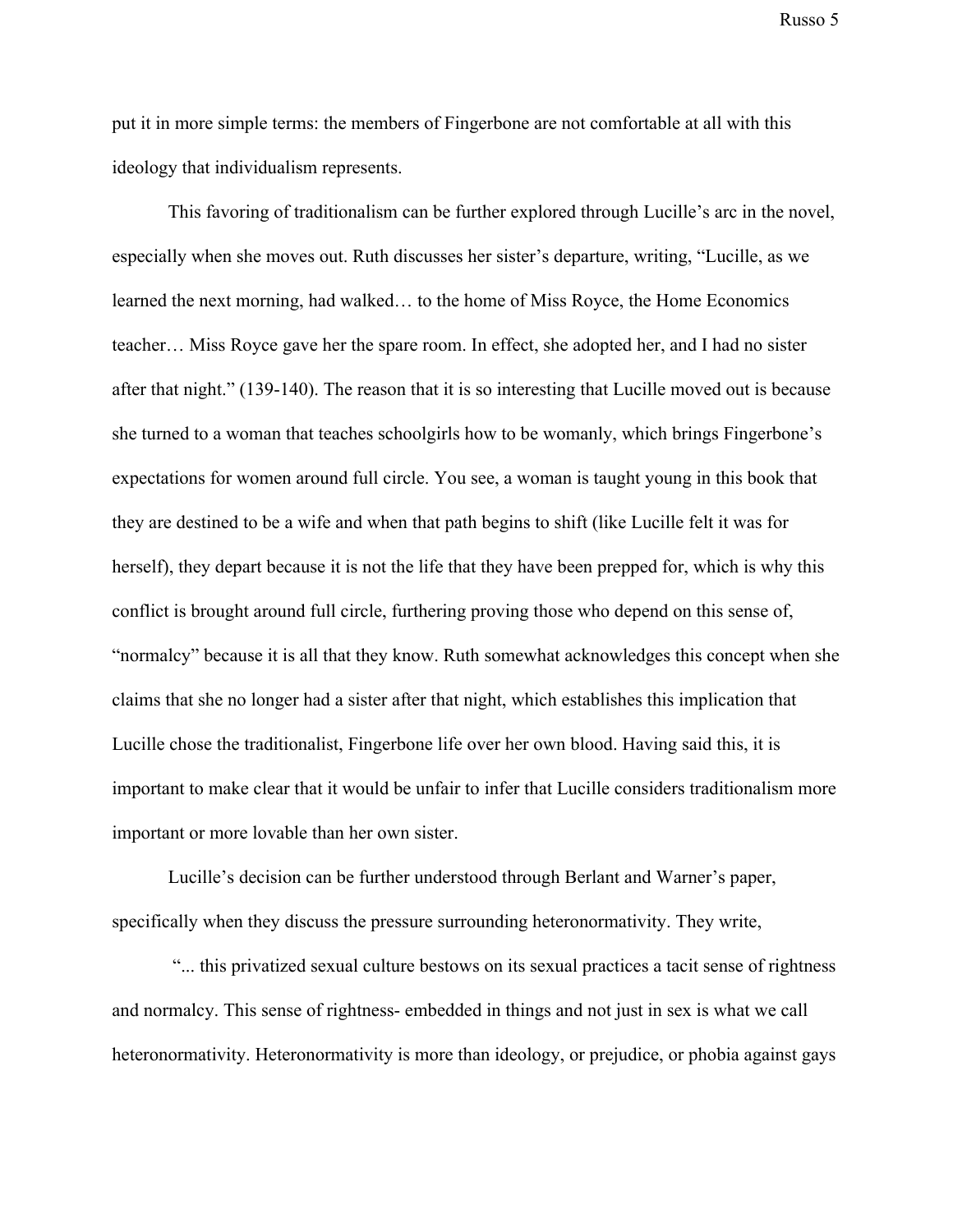and lesbians: it is produced in almost every aspect of the forms and arrangements of social life…" (2605).

When applying this concept to the novel, Lucille's adolescence needs to be considered. She is written as a young girl who is confused as she evolves into becoming a young woman. Not only is her father not in the picture, but her mother killed herself; so due to all the hardships that she had faced, there is this sense of loss that Lucille cannot help but to feel. She finds it difficult to connect with her aunt, because her aunt acts in a way that opposes her, a way that isolates her entire family. So it is not that Lucille does not care about her sister, she is just missing this sense of belonging, a belonging that Ruth luckily feels with Sylvie. She simply could not adapt to this individualistic lifestyle that Sylvie had embraced so vividly, so she runs off, joining the Fingerbone way, because it is considered ideal and accepted, which makes it a norm and a, "sense of rightness" for this society.

This, "sense of rightness" is also deeply ingrained into this aspect of simplicity that the town lives by, which only reinforces this idea of being content with living in Fingerbone. Ruth touches on this idea when the sheriff comes to visit them, writing, "It was not the theft of the boat that he came about… nor my truancy… It was that we returned to Fingerbone in a freight car. Sylvie was an unredeemed transient, and she was making a transient of me." (177). When analyzing this quote, it is important to study the use of the word, "transient", which labels Ruth and her aunt as impermanent members of the town. This label deeply disturbs the authoritative members of Fingerbone because it has the power to inspire others to leave as well; if people began to leave, Fingerbone would evaporate because their economy is dependent on people staying put. So it is not only the town's beliefs but their actual economic dependence (which of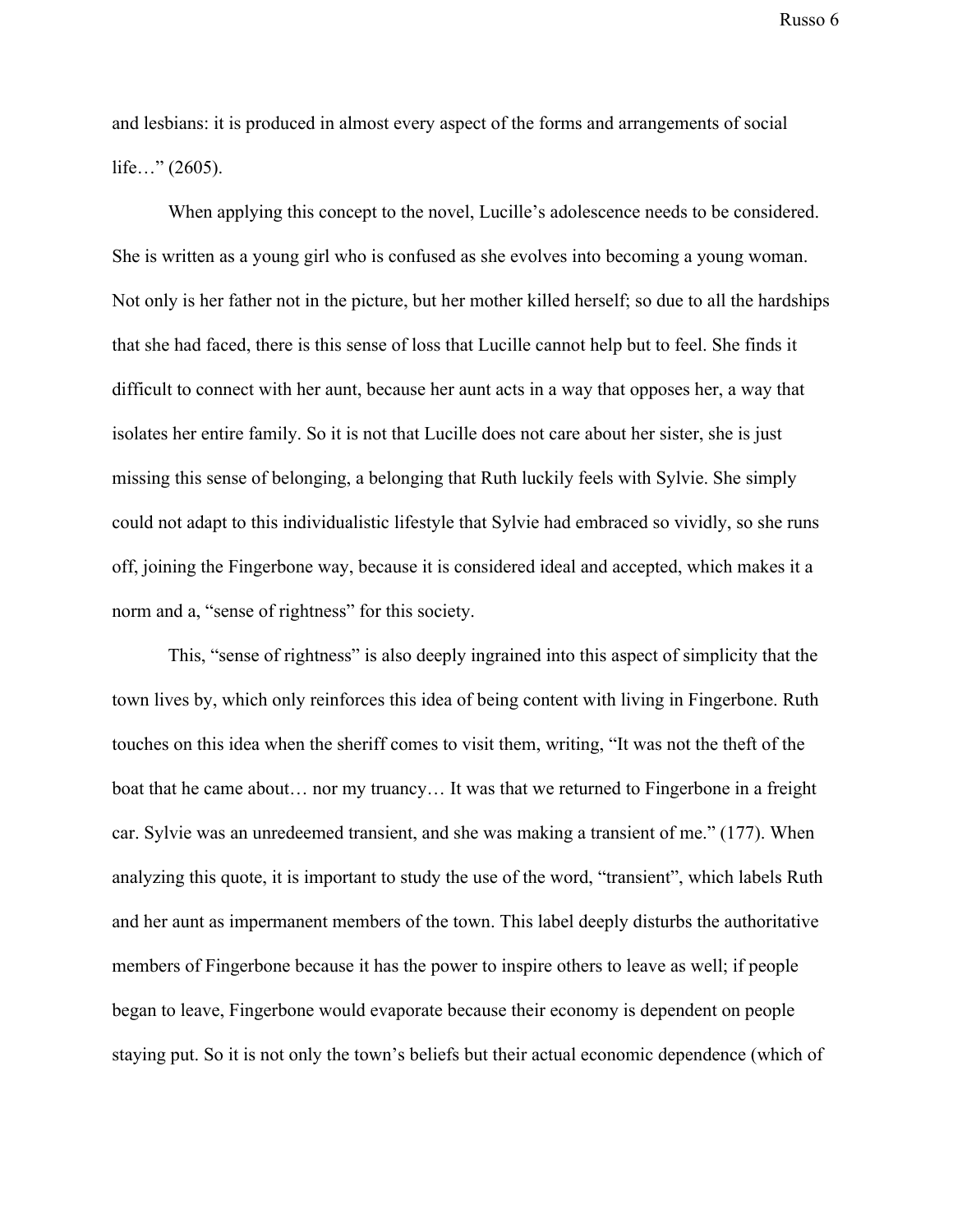course correlates through their ambition of staying put) that negatively affects Ruth and Sylvie, which is a crucial reason to why Fingerbone's concern only increases and to why the sheriff eventually tries to take Ruth home with him.

In terms of Berlant and Warner's essay, Ruth and Sylvie's transience is considered the rupturing of heteronormativity and Fingerbone's attempt to remove Ruth from the household is actually a form of punishment that serves as a response due to their actions. This idea is further explored when the two writers discuss the closing of five gay sex shops in New York, writing, "None of these businesses has been a target of local complaints. Gay men have come to take for granted the availability of explicit sexual materials, theaters, and clubs. That is how they have learned to find each other, to map a commonly accessible world…" (2603). In terms of how this tragedy actually relates to the novel, it is a simple: both cases are struck with misplacements of identity. Having said this, it is also important to recognize that the sheriff did not care about the stolen boat or the fact that Ruth was not going to school consistently; he simply did not like the fact that they were leaving Fingerbone, which only exploits just how important it is to for them to stay (because it sustains their normative structure). So because these gay men are trying to establish their own society and because Ruth and Sylvie are not content with staying put in Fingerbone (or at least that is the breaking point for the sheriff), they are outlawed and there is this ambition to tame them, whether that means splitting them all apart or labeling them as unfit to raise a child. It is all in the effort to prioritize a heteronormative configuration, while sacrificing democracy, which then of course minimizes those who refuse to comply.

When reading, *Housekeeping* it is important to consider why Robinson wrote such complex and complicated characters. Thinking about these aspects only forces readers to reflect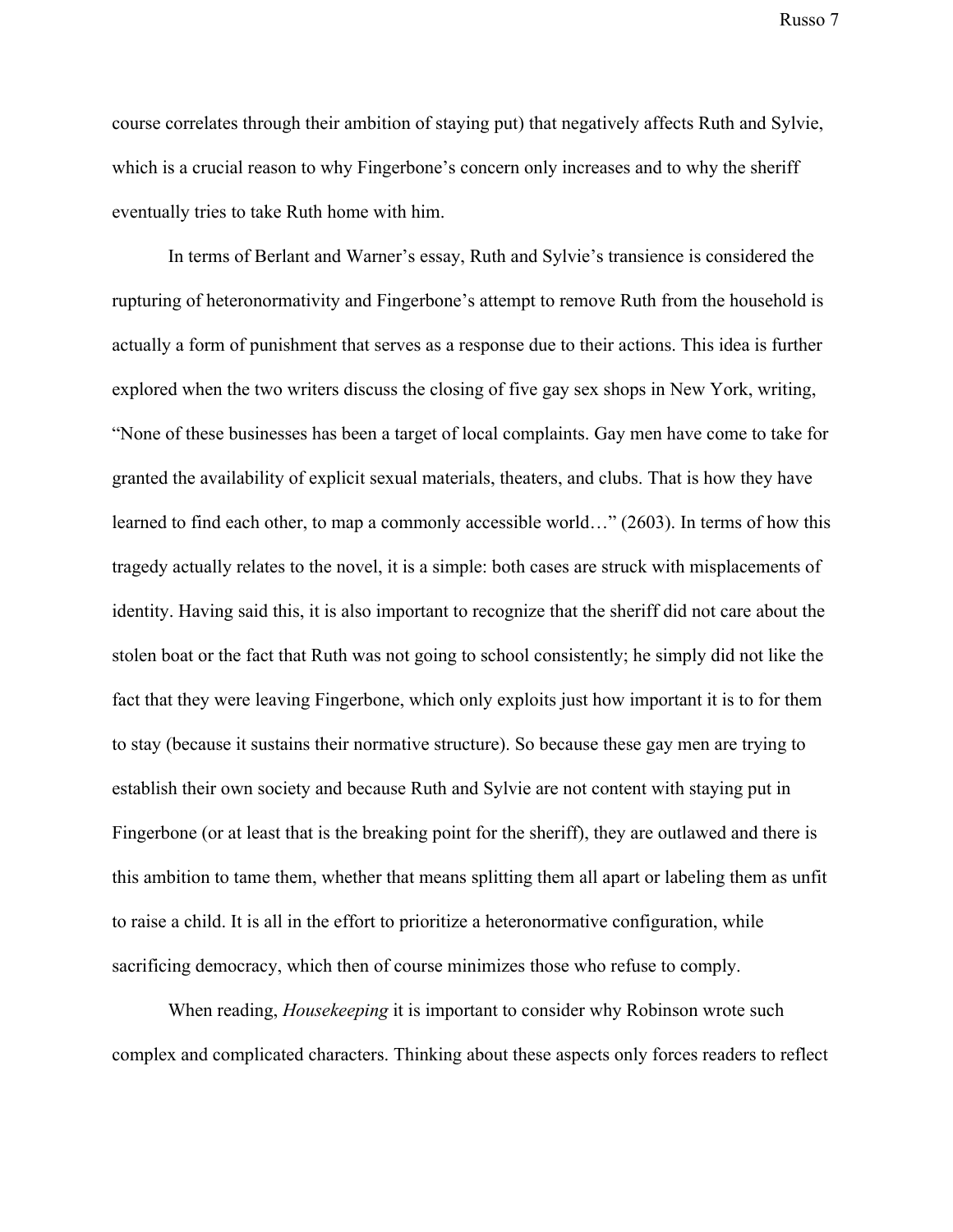on how they actually feel about these character's actions. By incorporating the minds of Berlant and Warner, readers are able to get past the abnormality of figures like Sylvie, only to realize that in real life (like the novel), we have grown up in a pre structured culture, that determines what is okay and what is not. I believe that it is through, *Sex In Public* that it can be seen that Fingerbone lives off a form of hetorsexual structure and that Sylvie is established as a true concern when she refuses to comply with the town's demands and ideals.